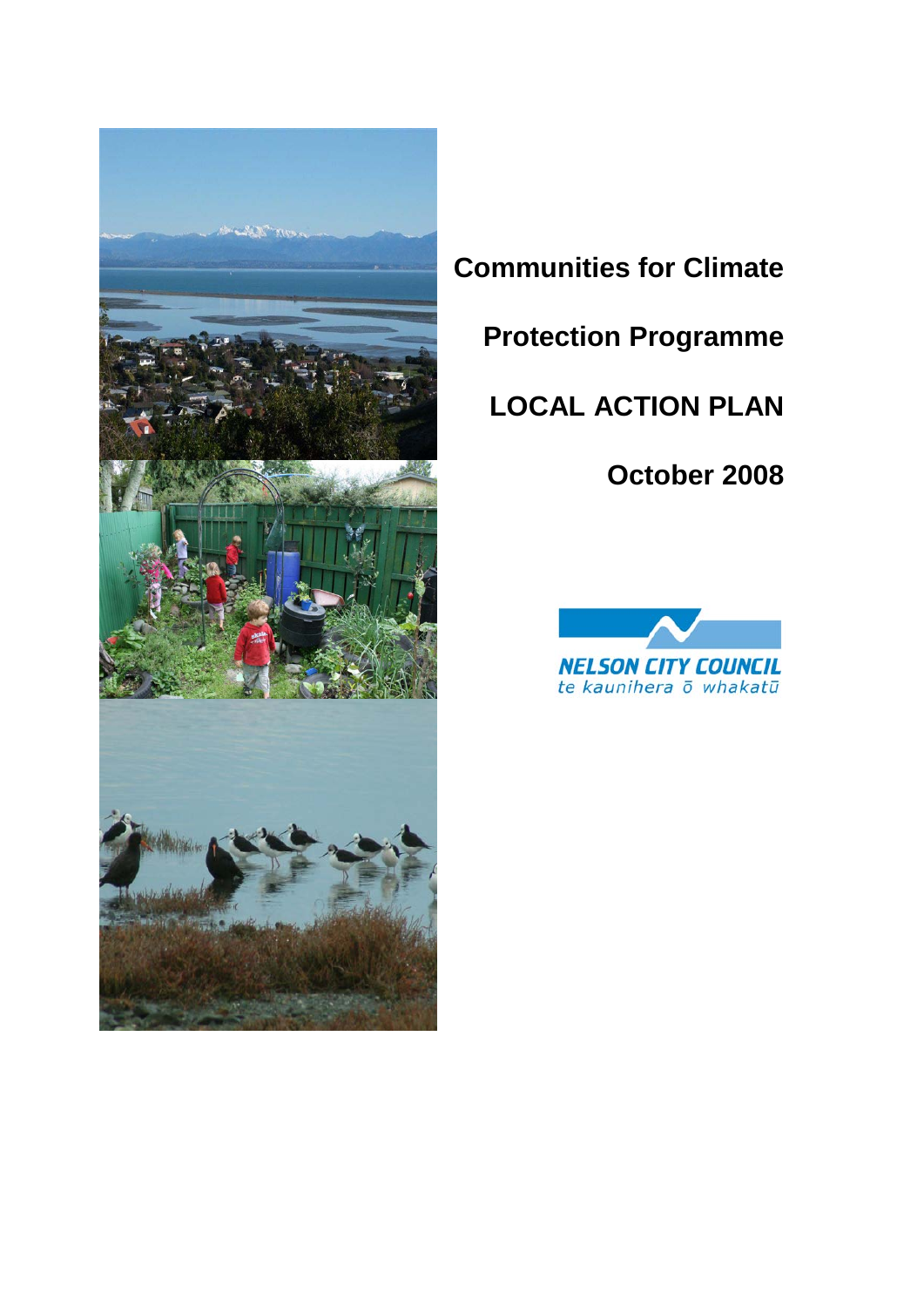#### **Table of Contents**

Appendix – Other existing and scheduled actions relevant to this programme.....8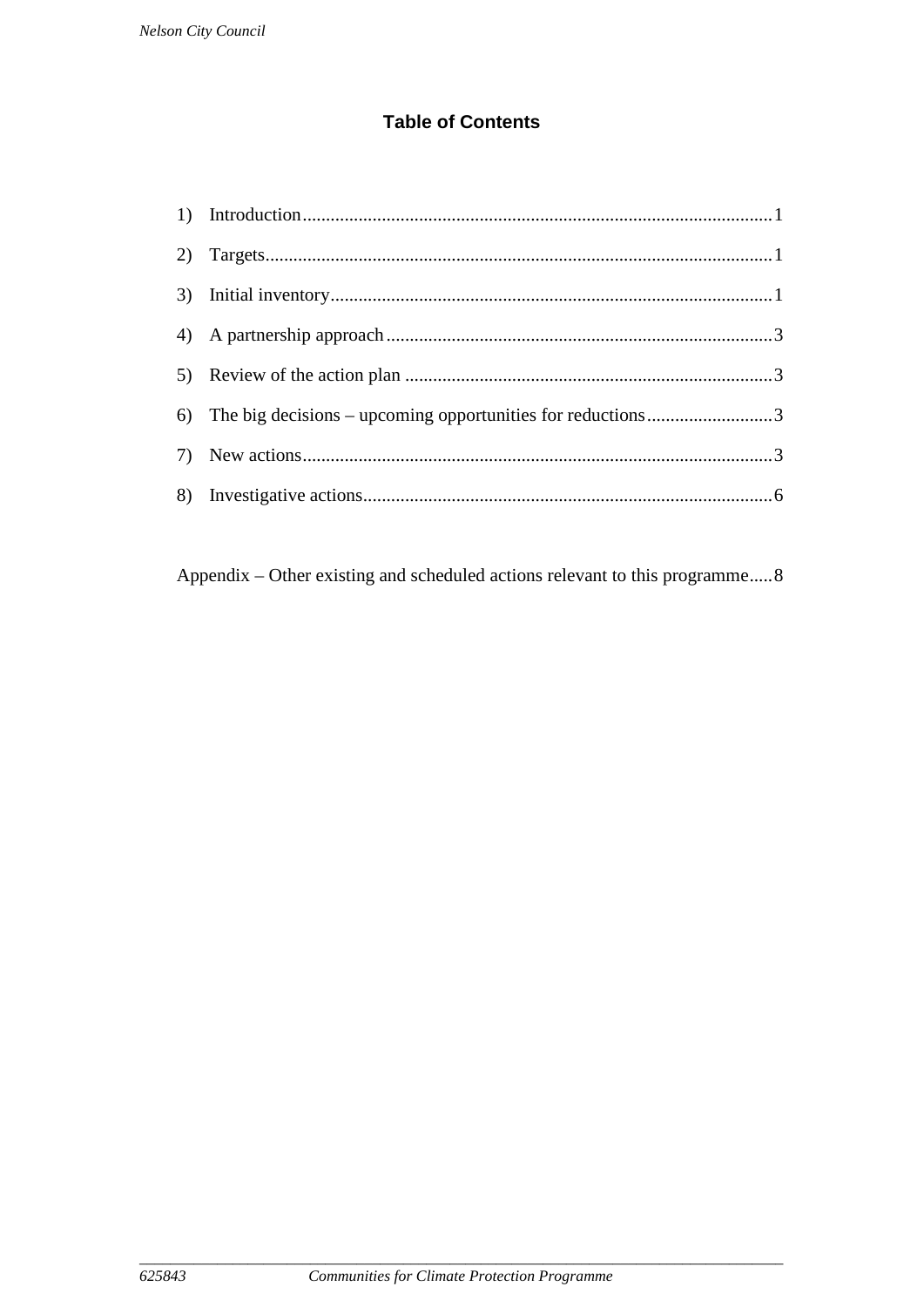## <span id="page-2-0"></span>**1) Introduction**

The purpose of this action plan is to outline the greenhouse gas reduction targets the Council wants to achieve, and establish a work programme to achieve these goals.

All actions included in this plan are intended to be:

- focused on reducing carbon dioxide equivalent tonnes  $(eCO<sub>2</sub>)$
- affordable, cost-effective and have other benefits (such as energy savings)
- supportive of partnerships between spheres of government, business and the community
- equitable and meet the needs of the whole community.

#### <span id="page-2-1"></span>**2) Targets**

|                  | Medium term (2012 target) |  |  |  | Long term (2020 target)                                                                 |
|------------------|---------------------------|--|--|--|-----------------------------------------------------------------------------------------|
| Corporate        | 2012                      |  |  |  | Stabilise at 2004 levels by Reduce emissions to 40% below the 2004<br>level by 2020     |
| <b>Community</b> | 2012                      |  |  |  | Stabilise at 2001 levels by Reduce emissions by 40% below the 2001<br>level by $2020$ . |

The baseline years of 2004 for corporate emissions and 2001 for community emissions reflect the availability of data. An in depth audit of corporate (Council) energy use was carried out in 2004. The 2001 census data was used to calculate the community's emissions.

These are voluntary targets and there is no penalty to the Council or the community of failing to meet them. Significant changes will be required for the targets to be achieved. As outlined in the action list, further investigation is needed into what will be the most cost effective actions to achieve the targets. The current proposed actions are only a step in the right direction.

A 40 percent reduction by 2020 is in line with the Intergovernmental Panel on Climate Change (IPCC) which has stated that we need to reduce global emissions to about 40% of the present level to stabilise the atmosphere. A United Nations global warming conference held in Bali in December 2007 discussed a proposal for industrialised countries to consider cutting emissions by between 25 percent and 40 percent by 2020.

#### <span id="page-2-2"></span>**3) Initial Inventory**

The following inventories indicate the Council and community activities which generate the most emissions.

#### **Information to support targets**

More robust information will be needed in future, particularly relating to the community emissions. The 2001 community inventory are based on census data including population, local employee numbers in each business sector, vehicle registrations and national transport figures, and average residential energy consumption. One of the actions in this plan is to improve data collection and reporting of emissions.

Nelson City Council activities resulted in  $1,096$  tonnes of  $CO<sub>2</sub>$  equivalent emissions in 2004. These emissions are forecast to increase to 1,461 tonnes in 2010, an increase of 33%.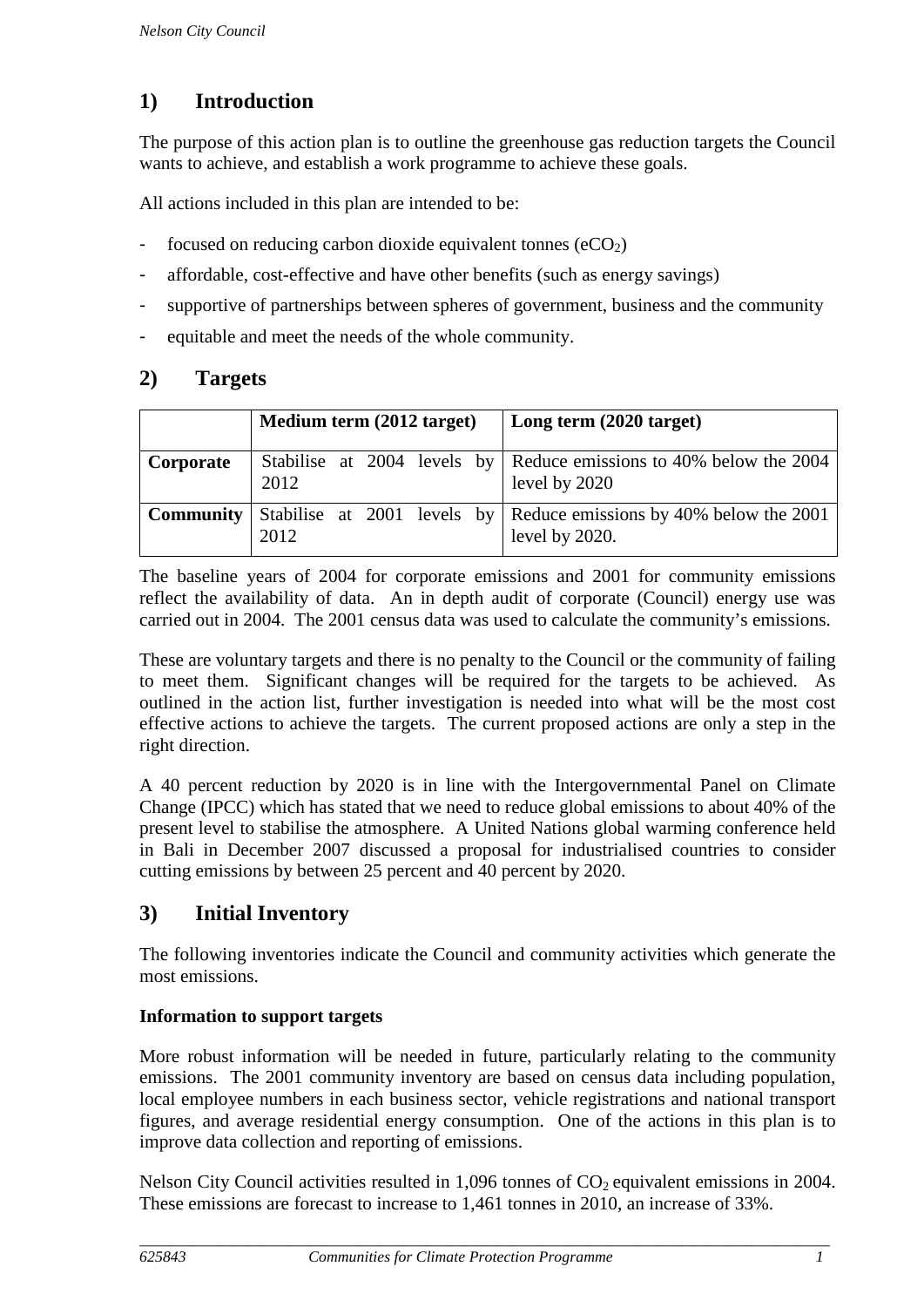#### **Figure 1**



The community's activities resulted in  $400,534$  tonnes of  $CO<sub>2</sub>$  equivalent emissions in 2001. These emissions are forecast to increase to 413,010 tonnes by 2010, an increase of 3%.

#### **Figure 2**

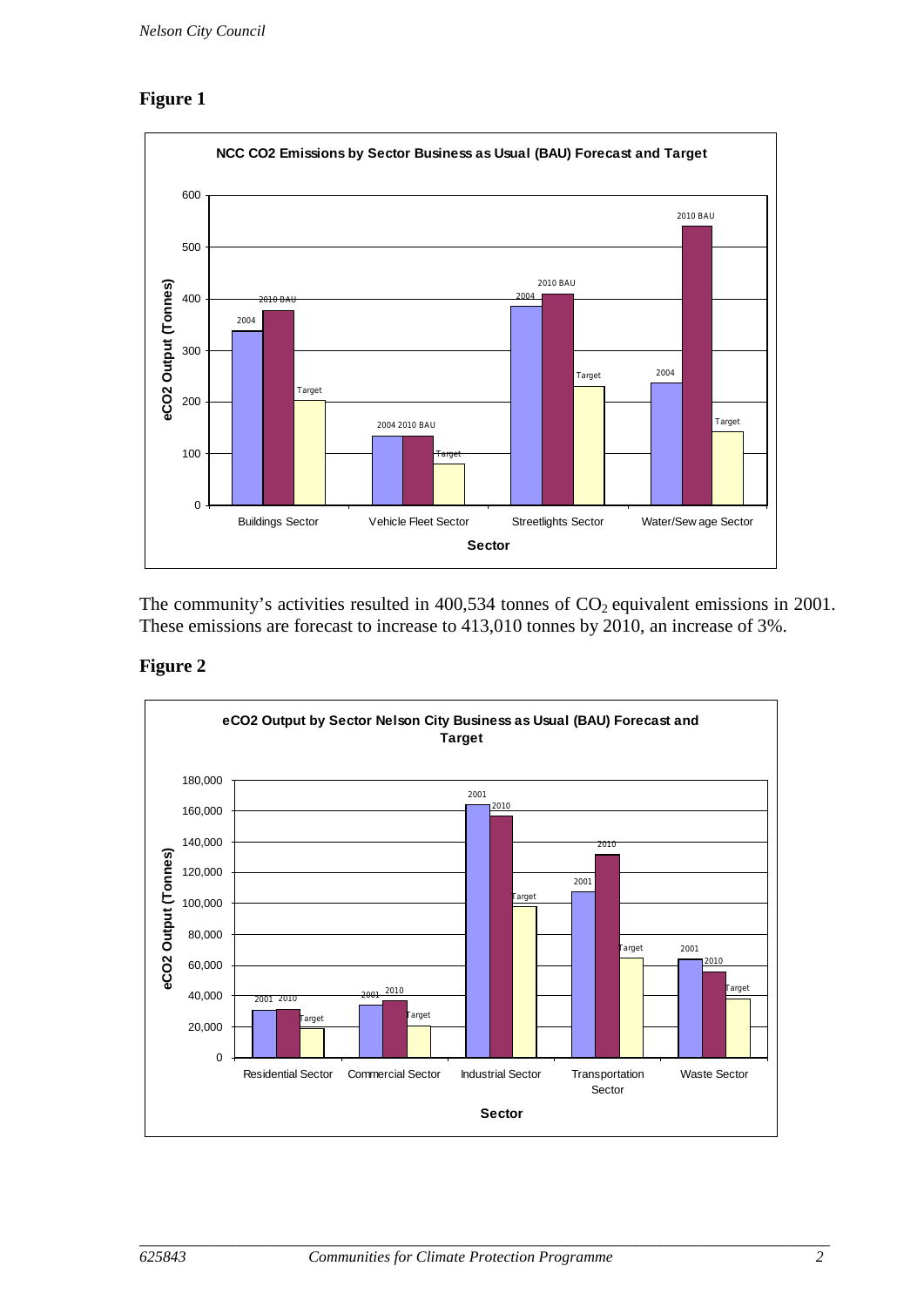### <span id="page-4-0"></span>**4) A Partnership Approach**

The Action Plan targets will only be achieved by the Council working with the community and other organisations to achieve them. A Sustainability Forum will provide an opportunity for all organisations with an interest in emission reductions to work together more effectively to achieve shared goals. (See Action 5, on page 7 of this plan.)

#### <span id="page-4-1"></span>**5) Review of the Action Plan**

Progress on the implementation of the Action Plan will be reviewed annually, and reported in the Council's annual reports.

The Council will undertake a full review of the Action Plan no later than 2011 which will look at new legislation, new technology and funding. The next Action Plan will be more of a community action plan, prepared in collaboration with interested parties. It will include their actions, as well as the Council's. The next Action Plan will be more strategic, more inclusive and collaborative, and provide a more quantitative assessment of the emission reductions being achieved by the Nelson community's actions.

#### <span id="page-4-2"></span>**6) The Big Decisions – Upcoming Opportunities for Reductions**

During the 2008/09 year the Council will be making decisions on a number of documents which have potential to achieve significant reductions in Nelson's greenhouse gas emissions. Some of the most significant decisions will be made during the following planning processes:

- Nelson Community Plan
- Regional Land Transport Strategy
- Central City Strategy
- asset management plans for transport, waste, water supply, storm water and waste water management.

#### <span id="page-4-3"></span>**7) New Actions**

| 1. Make greenhouse gas reductions a key goal in         | When    | By who             |
|---------------------------------------------------------|---------|--------------------|
| <b>Council decision making</b>                          |         |                    |
| Make reducing greenhouse gas emissions a key goal in    | Ongoing | All relevant staff |
| all Council decisions, plans (including Asset           |         |                    |
| Management Plans), strategies, policies and actions,    |         |                    |
| including a procurement policy, particularly where      |         |                    |
| there are significant emission implications.            |         |                    |
| Increase staff awareness and capacity for reducing      | 2009/10 | All relevant staff |
| greenhouse gas emissions, and to implement actions      | onwards |                    |
| identified in asset management plans, policies and      |         |                    |
| strategies to achieve the Climate Protection Action     |         |                    |
| Plan targets.                                           |         |                    |
| <b>Require Council Controlled Trading Organisations</b> | 2009/10 | <b>CCTOs</b>       |
| (CCTOs) to set targets to reduce emissions and          |         |                    |
| prepare action plans, including a procurement policy –  |         |                    |
| as part of the CCTOs' statements of intent with the     |         |                    |
| Council.                                                |         |                    |

*\_\_\_\_\_\_\_\_\_\_\_\_\_\_\_\_\_\_\_\_\_\_\_\_\_\_\_\_\_\_\_\_\_\_\_\_\_\_\_\_\_\_\_\_\_\_\_\_\_\_\_\_\_\_\_\_\_\_\_\_\_\_\_\_\_\_\_\_\_\_\_\_\_\_\_\_\_\_\_\_\_\_\_\_\_\_\_\_\_*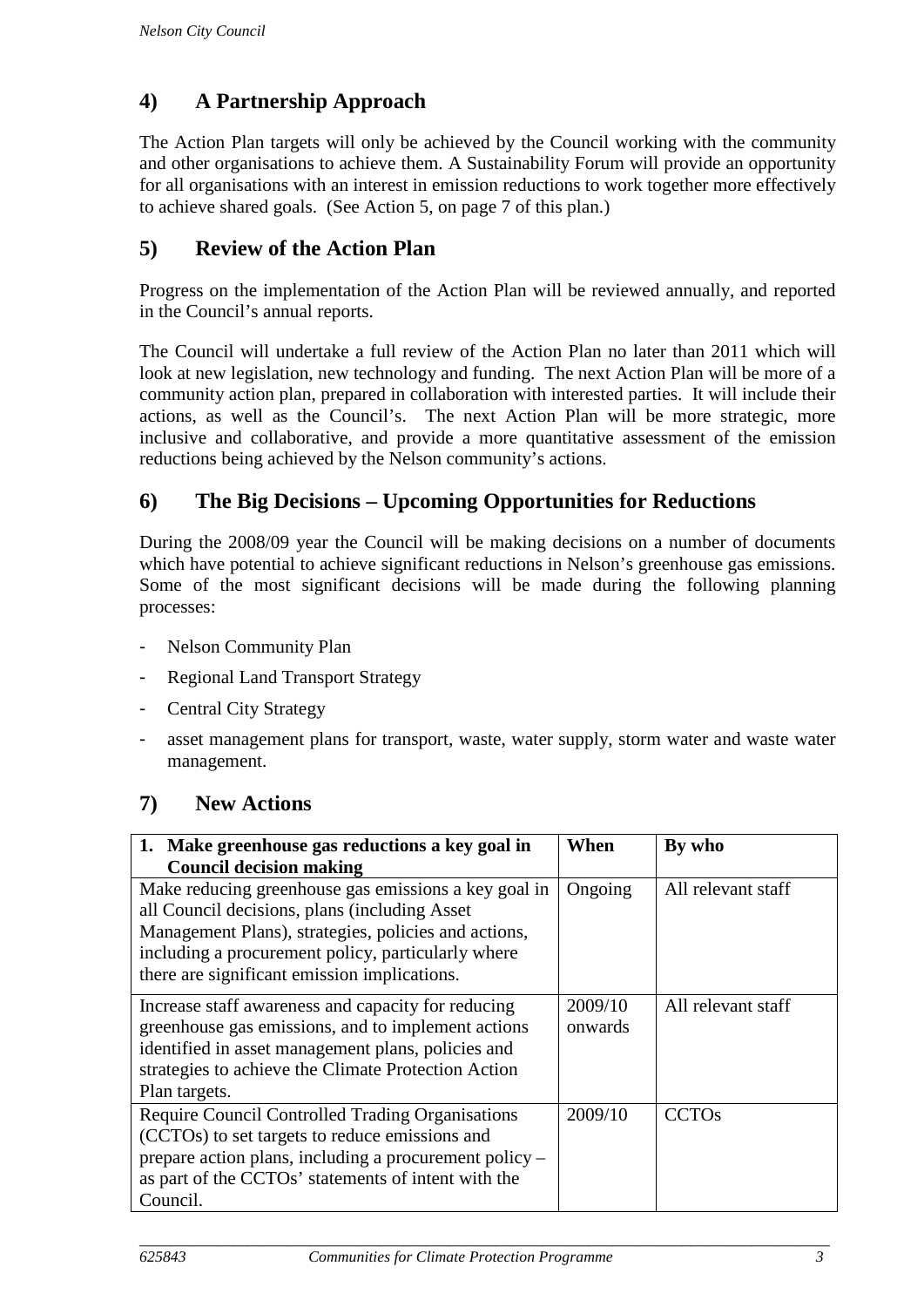| 2. Data collection and reporting                                                                                                                  | When               | By who                                                       |
|---------------------------------------------------------------------------------------------------------------------------------------------------|--------------------|--------------------------------------------------------------|
| Monitor and report on Council's greenhouse gas<br>emissions, assess opportunities for reductions, and<br>take action to achieve these reductions. | 2008/09<br>Ongoing | <b>Environmental Policy</b><br>and Information<br>Management |
|                                                                                                                                                   |                    | Contractor                                                   |
| Set up a robust data collection and reporting process                                                                                             | 2008               | Environmental                                                |
| for the community's emissions, including<br>fuel,                                                                                                 | onwards            | Policy, Information                                          |
| electricity and waste.                                                                                                                            |                    | Management and<br>external advisors.                         |
|                                                                                                                                                   |                    | Data input contractor                                        |

| 3. Communication                                    | When    | By who                      |
|-----------------------------------------------------|---------|-----------------------------|
| Develop a communications/education strategy. Show   | 2008/09 | Public                      |
| the Council's commitment to reducing greenhouse gas |         | Communications and          |
| emissions.                                          |         | <b>Environmental Policy</b> |
| Implement the communications/education strategy.    | 2009/10 | <b>Environmental Policy</b> |
|                                                     | onwards |                             |

| 4. Solar initiatives                                                                                                                                                                                                                                                                 | When    | By who                      |
|--------------------------------------------------------------------------------------------------------------------------------------------------------------------------------------------------------------------------------------------------------------------------------------|---------|-----------------------------|
| Carry out a feasibility study to assess the costs and<br>benefits of installing solar energy systems in Nelson,<br>and how best to encourage their installation, through<br>such things as an adaptation of the Council's Clean<br>Heat Warm Homes scheme that reduces the burden of | 2008/09 | <b>Environmental Policy</b> |
| the up front cost of solar systems.                                                                                                                                                                                                                                                  |         |                             |
| Waive cost for building consent when installing solar                                                                                                                                                                                                                                | 2008/09 | <b>Building Consents</b>    |
| water heating (current cost is \$100 per consent).                                                                                                                                                                                                                                   | onwards |                             |
| Assess feasibility of solar water heating for Council                                                                                                                                                                                                                                | 2008/09 | <b>Environmental Policy</b> |
| facilities.                                                                                                                                                                                                                                                                          |         |                             |

| 5. Community partnership                                                                                                                                                    | When               | By who                                                      |
|-----------------------------------------------------------------------------------------------------------------------------------------------------------------------------|--------------------|-------------------------------------------------------------|
| Establish a Sustainability Forum for greater<br>collaboration between interested agencies and groups,<br>to facilitate joint projects, and to make funding<br>applications. | 2008/09<br>onwards | <b>Environmental Policy</b>                                 |
| Encourage organisations to register with the Council<br>what they are doing, and plan to do to reduce<br>emissions.                                                         | 2008/09<br>onwards | <b>Environmental Policy</b>                                 |
| Promote sustainable business, provide an award for<br>this as a category in the existing small business<br>awards.                                                          | 2009/10<br>onwards | Organised by Nelson<br><b>Tasman Chamber of</b><br>Commerce |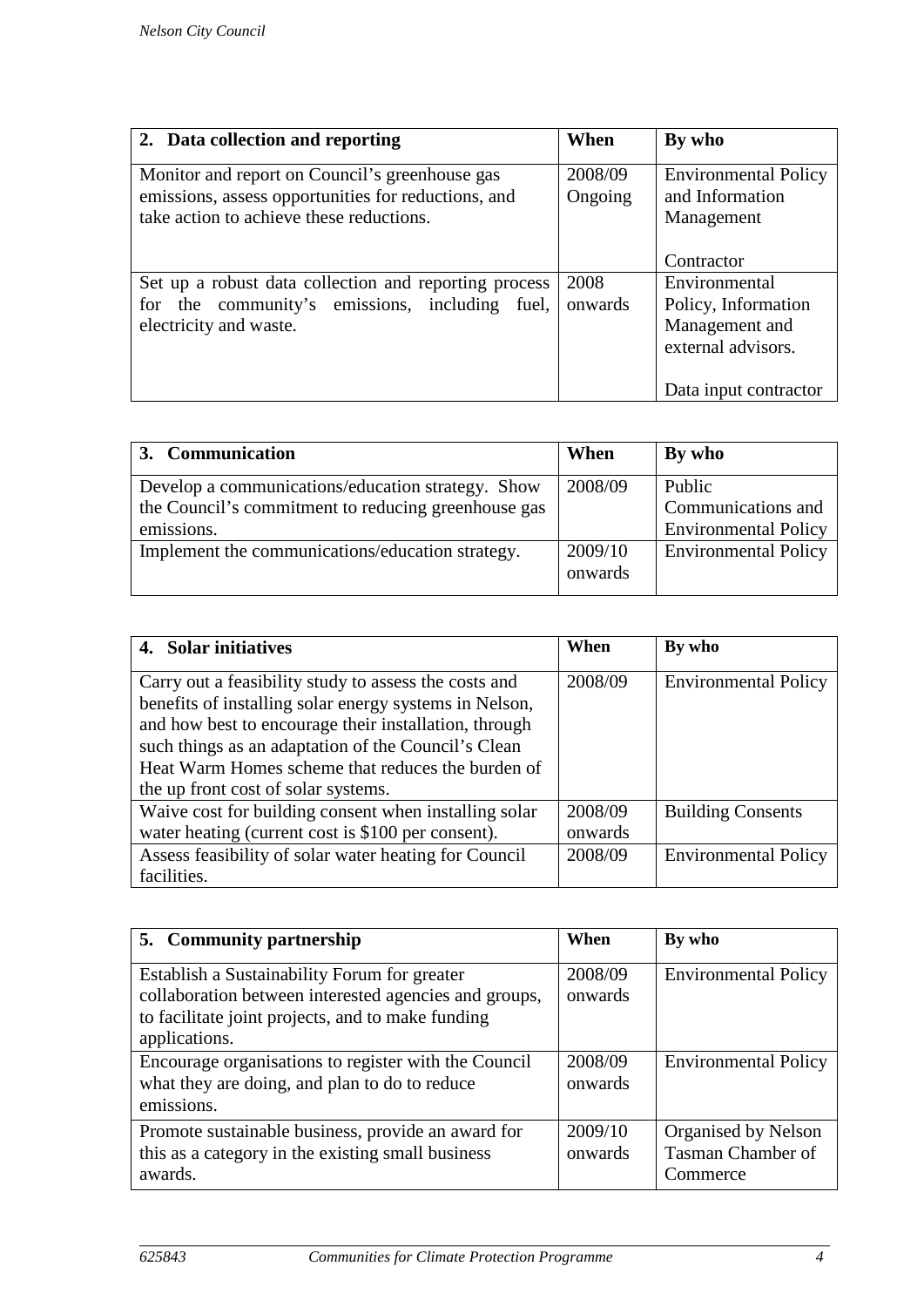| 6. Eco Design Advisor                               | When    | By who                      |
|-----------------------------------------------------|---------|-----------------------------|
| Eco Design Advisor position established (for        | 2008/09 | <b>Environmental Policy</b> |
| residential, commercial and industrial sustainable  | and     |                             |
| building design advice).                            | 2009/10 |                             |
| Eco Design Advisor $-$ aim for shared position with | 2010/11 | <b>Environmental Policy</b> |
| <b>Tasman District Council</b>                      | onwards |                             |

| 7. Sustainable Business Advisor                                                               | When    | By who                      |
|-----------------------------------------------------------------------------------------------|---------|-----------------------------|
| Develop a Sustainable Business Advisor Proposal in<br>collaboration with other organisations. | 2008/09 | <b>Environmental Policy</b> |
| This position would include promotion of waste                                                |         |                             |
| minimisation and encourage businesses to have energy                                          |         |                             |
| audits.                                                                                       |         |                             |
| Sustainable Business Advisor – field officer to provide                                       | 2009/10 | <b>Sustainable Business</b> |
| initial audits of energy, water and waste. Link with                                          | onwards | Advisor                     |
| <b>Tasman District Council and other business services</b>                                    |         |                             |
| available, including the Sustainable Business Network,                                        |         |                             |
| Nelson Tasman Tourism, Cawthron, and the Nelson                                               |         |                             |
| Tasman Chamber of Commerce.                                                                   |         |                             |

| Waste<br>8.                                                                                                      |  | When               | By who                      |
|------------------------------------------------------------------------------------------------------------------|--|--------------------|-----------------------------|
| Additional waste minimisation initiatives:<br>preschool programme                                                |  | 2008/09<br>onwards | <b>Environmental Policy</b> |
| promoting recycling of commercial service when it<br>is available                                                |  |                    |                             |
| encouraging home composting                                                                                      |  |                    |                             |
| recycling at events                                                                                              |  |                    |                             |
| Make it a condition for using or leasing Council<br>facilities/reserves that recycling facilities are available. |  | Ongoing            | <b>Community Services</b>   |
| Work with retailers to promote use of reusable bags.                                                             |  | Ongoing            | <b>Environmental Policy</b> |

| 9. Carbon Reduction Reward Scheme                | When    | By who                      |
|--------------------------------------------------|---------|-----------------------------|
| Establish a Carbon Reduction Reward Scheme to    | 2008/09 | Led by Nelson               |
| encourage the community to reduce greenhouse gas | onwards | <b>Environment Centre,</b>  |
| emissions.                                       |         | supported by                |
|                                                  |         | <b>Environmental Policy</b> |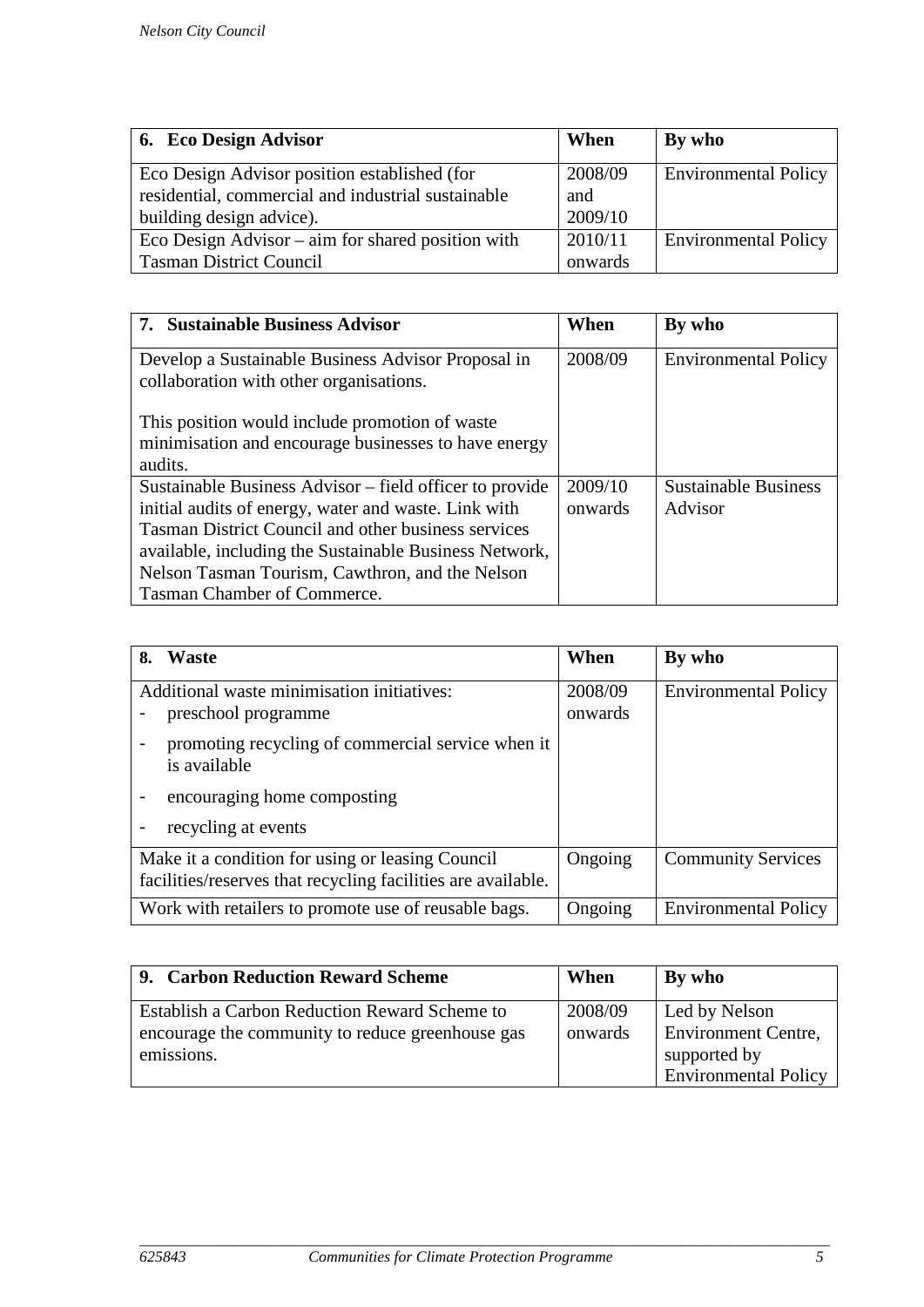## <span id="page-7-0"></span>**8) Investigative Actions**

| <b>Sector</b>                        | Investigation                                                                                                                                                                                                                                                  | When                                                                 | By who                                                                             |
|--------------------------------------|----------------------------------------------------------------------------------------------------------------------------------------------------------------------------------------------------------------------------------------------------------------|----------------------------------------------------------------------|------------------------------------------------------------------------------------|
| Water supply                         | A hydro-generation scheme associated<br>with the water supply from the Maitai<br>River.                                                                                                                                                                        | 2008 onwards                                                         | Technical<br><b>Services</b>                                                       |
| Water supply                         | Develop a water demand management<br>strategy to limit water use.                                                                                                                                                                                              | 2009/10                                                              | Environmental<br>Policy and<br>Infrastructural<br>Assets, and<br>external advice   |
| Sewerage<br>system                   | Investigate the establishment of an<br>anaerobic digestion plant when the Bells<br>Island wastewater treatment plant is<br>upgraded. This would produce and<br>capture methane.                                                                                | Upgrade of<br><b>Bells Island</b><br>sewerage<br>treatment<br>system | Infrastructural<br>Assets                                                          |
| Street lights                        | Options for progressive replacement of<br>energy inefficient streetlights with more<br>efficient bulbs, (e.g. LED) starting with<br>the least efficient.                                                                                                       | Ongoing                                                              | Infrastructural<br>Assets                                                          |
| Facilities                           | Investigate the cost-benefit of measures to<br>reduce greenhouse gas emissions from<br>existing Council facilities, including the<br>Civic House renovation. For instance,<br>converting the diesel heating system to a<br>lower carbon footprint alternative. | 2008 onwards                                                         | Community<br><b>Services</b><br>Infrastructural<br>Assets<br>Corporate<br>Services |
| Facilities                           | Investigate making new Council facilities<br>state of the art eco-buildings with passive<br>solar design, energy efficiency, and solar<br>power e.g. the proposed Performing Arts<br>Centre.                                                                   | 2008 onwards                                                         | Community<br>Services<br>Corporate<br><b>Services</b>                              |
| Facilities                           | Investigate making Council buildings net<br>energy producers when mass-produced<br>thin-film photovoltaics and other<br>technological advances are made.                                                                                                       | 2008 onwards                                                         | Community<br><b>Services</b>                                                       |
| Land<br>management<br>and facilities | Detailed planning by Parks and Facilities<br>staff to find ways to reduce greenhouse<br>gas emissions caused by their activities.                                                                                                                              | 2008/09                                                              | Parks and<br>Facilities                                                            |
| Land<br>management<br>and facilities | Eco burials, as part of the overall<br>cemetery operation.                                                                                                                                                                                                     | 2008/09                                                              | Parks and<br>Facilities                                                            |
| Land<br>management                   | Opportunities for carbon sequestration<br>and earning carbon credits will be<br>investigated when making land<br>management decisions, including<br>decisions on future re-vegetation and<br>forestry land use.                                                | 2008 onwards                                                         | Parks and<br>Facilities                                                            |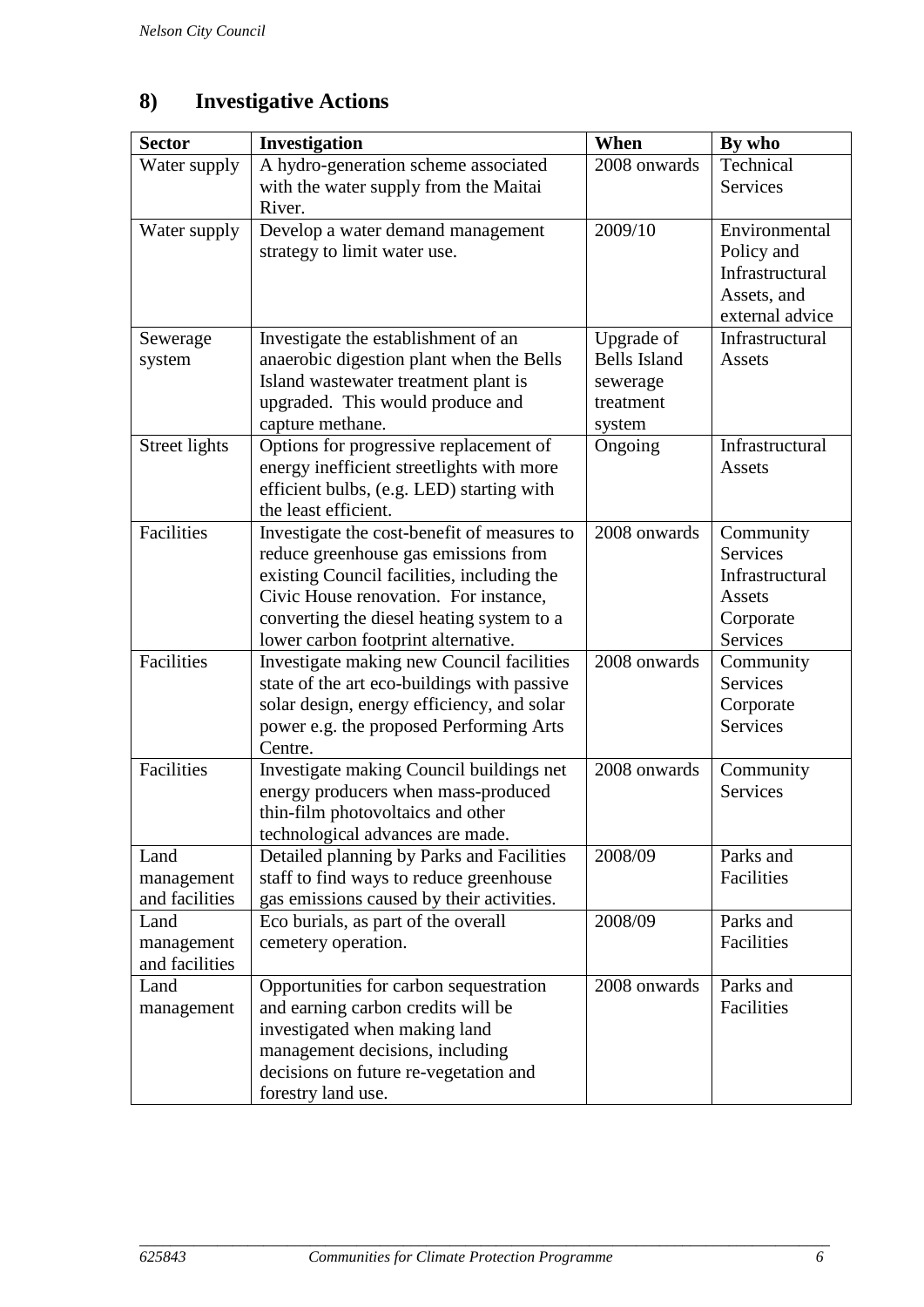<span id="page-8-0"></span>

| <b>Sector</b> | Investigation                               | When          | By who          |
|---------------|---------------------------------------------|---------------|-----------------|
| Transport     | Investigate providing incentives /          | 2008 onwards  | Technical       |
|               | disincentives and rewards for staff and     |               | Services and    |
|               | councillors to use active transport and car |               | Environmental   |
|               | pooling – both to and from work and in      |               | Policy          |
|               | the course of work.                         |               |                 |
| Transport     | The Central City Strategy will direct the   | 2008 onwards  | Council-wide,   |
| and           | review of the car parking provisions in the |               | led by          |
| Residential   | Nelson Resource Management Plan,            |               | Environmental   |
|               | options for improved pedestrian access,     |               | Policy          |
|               | and inner city living.                      |               |                 |
| Development   | Investigate providing incentives for        | 2008 onwards  | Environmental   |
|               | developers that incorporate sustainability  |               | Policy          |
|               | measures to reduce greenhouse gas           |               | Consents        |
|               | emissions in their developments.            |               |                 |
| Residential   | Investigate opportunities for bulk          | Ongoing       | Environmental   |
|               | purchase of solar power/water heating to    |               | Policy          |
|               | reduce the cost per unit.                   |               |                 |
| Residential   | Investigate methods the Council can use     | Ongoing       | Environmental   |
|               | to encourage more use of passive solar      |               | Policy          |
|               | energy, insulation and solar water heating. |               |                 |
| Waste         | Feasibility of collecting greenwaste and    | Waste         | Infrastructural |
|               | processing it to capture methane e.g. using | Management    | Assets          |
|               | an anaerobic digestion plant rather than    | Plan review   |                 |
|               | sending to the landfill.                    |               |                 |
| Waste         | Investigate banning green waste going to    | Waste         | Infrastructural |
|               | the landfill, including in mixed waste, and | Management    | Assets          |
|               | especially in wheelie bins, or reducing     | Plan review   |                 |
|               | charges for green waste disposal at the     |               |                 |
|               | transfer station compared to mixed waste.   |               |                 |
| Waste         | Aim to provide a recycling service for the  | Recycling     | Infrastructural |
|               | commercial sector. Investigate using the    | contract      | Assets          |
|               | landfill levy to pay for recycling services | negotiations, |                 |
|               | for the commercial and industrial sectors.  | November      |                 |
|               |                                             | 2008          |                 |
| Waste         | Feasibility of recycling plastics 3-6.      | Recycling     | Infrastructural |
|               |                                             | contract      | Assets          |
|               |                                             | negotiations, |                 |
|               |                                             | November      |                 |
|               |                                             | 2008          |                 |
| Climate       | Most up to date information is used to      | 2008          | Environmental   |
| Change        | review impact of climate change and         | Ongoing       | Policy and      |
| Adaptation    | make required changes to planning           |               | Infrastructural |
|               | requirements and service provision.         |               | Assets          |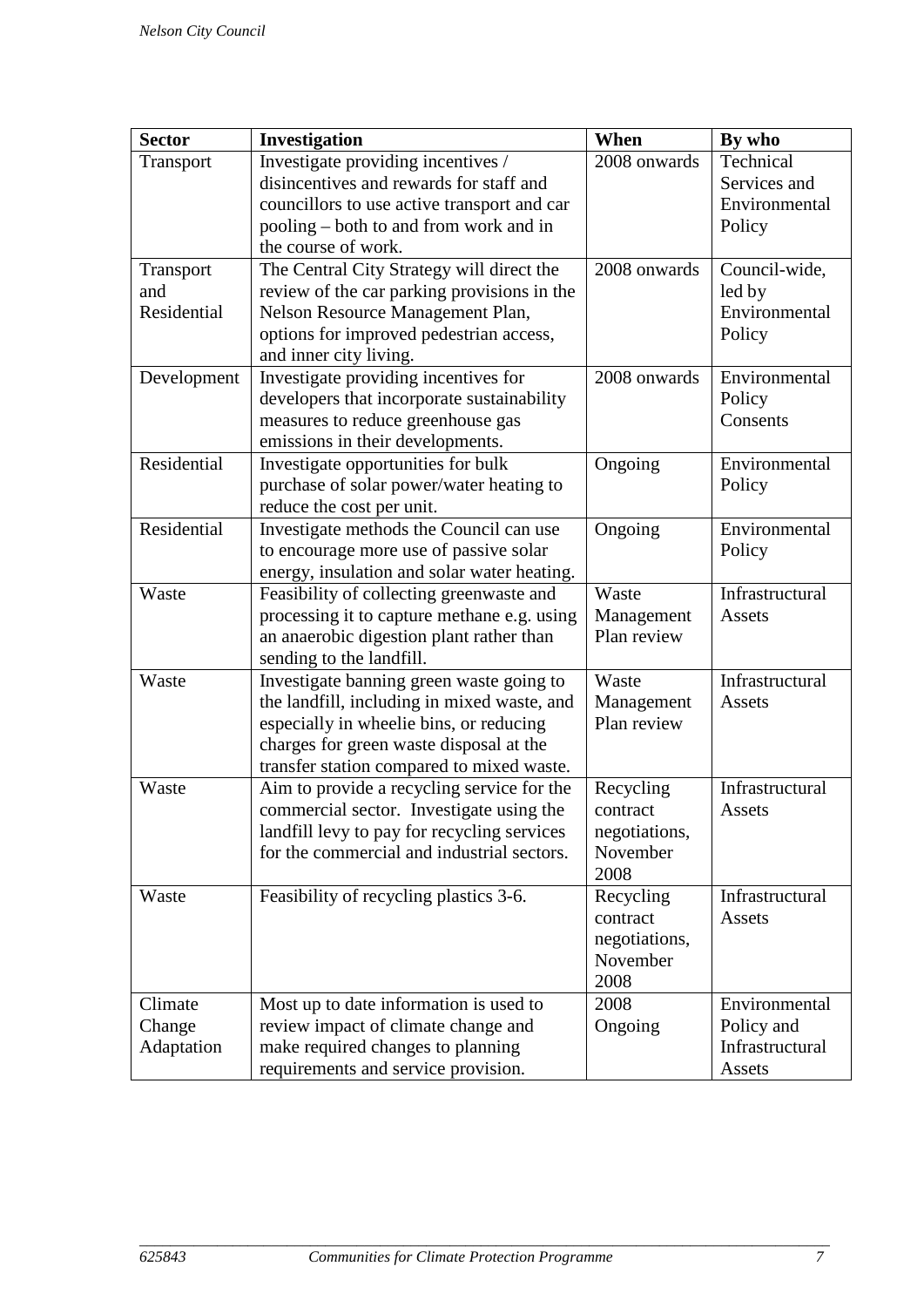### **Appendix – Other Existing and Scheduled Actions Relevant to this Programme**

| L eader ship            |                                                                                                                                                                                                                                                                                                                                                                                                                                          |  |
|-------------------------|------------------------------------------------------------------------------------------------------------------------------------------------------------------------------------------------------------------------------------------------------------------------------------------------------------------------------------------------------------------------------------------------------------------------------------------|--|
| <b>Existing actions</b> | <b>Sustainability Policy</b>                                                                                                                                                                                                                                                                                                                                                                                                             |  |
| <b>Next steps</b>       | Sustainability action plan developed and implemented.                                                                                                                                                                                                                                                                                                                                                                                    |  |
| Water Supply            |                                                                                                                                                                                                                                                                                                                                                                                                                                          |  |
| <b>Existing actions</b> | Water metering, optimising infrastructure to minimise pump use, and<br>'use water wisely' publicity between 1 January and 30 April each<br>year.<br>Tracking down water loss from the network.                                                                                                                                                                                                                                           |  |
| <b>Next steps</b>       | Further design work related to hydro-generation associated with<br>delivery of water to the Tantragee Water Treatment Plan indicates that<br>a 90 kilowatt design is feasible, rather than a 20 kilowatt design as<br>initially thought. The amended project will cost \$150,000 rather than<br>\$100,000 but the Council will proceed with this higher yield design,<br>subject to the additional loan money being available from EECA. |  |
| Sewerage System         |                                                                                                                                                                                                                                                                                                                                                                                                                                          |  |
| <b>Existing actions</b> | Sludge from both sewerage treatment plants is spread around pine<br>trees. This avoids the need for fertiliser and increases tree growth<br>(absorbing more carbon).                                                                                                                                                                                                                                                                     |  |
|                         | Optimising use of infrastructure to use energy more efficiently and<br>minimise pump use.                                                                                                                                                                                                                                                                                                                                                |  |
|                         | So far, the Council has retained its existing oxidation ponds (that rely<br>on biological process) which reduces energy demand.                                                                                                                                                                                                                                                                                                          |  |
|                         | Energy use/efficiency is a key policy in the Wastewater Asset<br>Management Plan and a criterion when making decisions about<br>upgrading sewerage systems.                                                                                                                                                                                                                                                                              |  |
|                         | L ights                                                                                                                                                                                                                                                                                                                                                                                                                                  |  |
| <b>Existing actions</b> | A trial of three different types of streetlights is being done in Todds<br>Valley: Cosmo white lights (60W); Phillips SONS (yellow); and<br>normal SONS lights (yellow light, higher power).                                                                                                                                                                                                                                             |  |
|                         | Trial of solar studs to light walkways and cycleways.                                                                                                                                                                                                                                                                                                                                                                                    |  |
|                         | More energy efficient streetlights are put in to streets when road<br>upgrades occur.                                                                                                                                                                                                                                                                                                                                                    |  |
| <b>Next steps</b>       | Case by case assessment of lighting for off-road cycle paths.                                                                                                                                                                                                                                                                                                                                                                            |  |
|                         | <b>Council Facilities</b>                                                                                                                                                                                                                                                                                                                                                                                                                |  |
| <b>Existing actions</b> | The draft Saxton Field Reserve Management Plan includes<br>sustainability principles, and the Saxton Field Stadium will have<br>efficient heating. Community houses are insulated. The Trafalgar<br>Centre is insulated, and there has been a change to a more efficient<br>form of heating.                                                                                                                                             |  |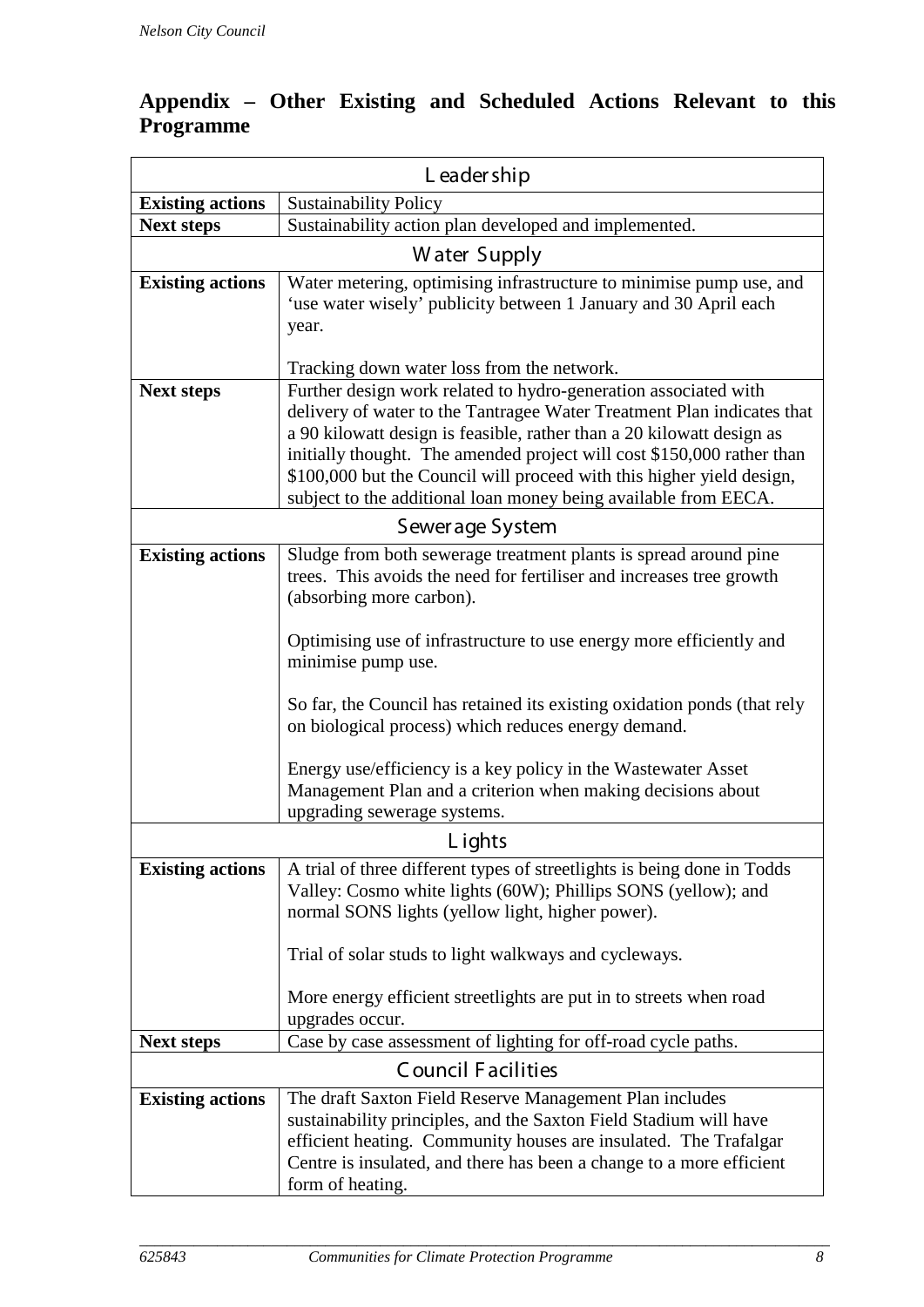| <b>Staff Transport</b>  |                                                                                                                                                                                |  |
|-------------------------|--------------------------------------------------------------------------------------------------------------------------------------------------------------------------------|--|
| <b>Existing actions</b> | Since 2004 building inspections have been clustered and scheduled to<br>reduce vehicle kilometres travelled. This has reduced car use by the<br>team by about 20%.             |  |
|                         | Fuel efficiency is a key criteria for purchase of new vehicles.                                                                                                                |  |
|                         | Support for the BIKE NOW project encourages staff to cycle to work.<br>Two bikes are available for staff to use to get to meetings in the city.                                |  |
|                         | The addition of four more showers for staff supports active transport<br>choices.                                                                                              |  |
| <b>Next steps</b>       | Ongoing review of remuneration policy of providing cars as part of<br>staff remuneration packages.                                                                             |  |
|                         | Ongoing monitoring of air travel needs.                                                                                                                                        |  |
|                         | Monitoring of the availability and cost effectiveness of biofuels and<br>electric cars.                                                                                        |  |
|                         | Where there is high demand for training in a certain topic area, bring<br>trainers to Nelson rather than send lots of staff away on courses.                                   |  |
|                         | Encourage staff to limit travelling to work by car.                                                                                                                            |  |
|                         | Community Transport                                                                                                                                                            |  |
| <b>Existing actions</b> | 'The Bus' service and SBL private bus service between Nelson and<br>Richmond.                                                                                                  |  |
|                         | Draft Regional Land Transport Strategy, Passenger Transport<br>Strategy, Cycle Strategy, Pedestrian Strategy provide for actions that<br>will reduce greenhouse gas emissions. |  |
|                         | Car pooling scheme.                                                                                                                                                            |  |
|                         | Active Transport Forum.                                                                                                                                                        |  |
| <b>Next steps</b>       | Support the continuation of the active transport forum for greater                                                                                                             |  |
|                         | collaboration of interested agencies and groups.                                                                                                                               |  |
|                         | Council Waste                                                                                                                                                                  |  |
| <b>Existing actions</b> | In-house recycling scheme at Civic House.                                                                                                                                      |  |
|                         | Recycling facilities at Council events and in the main street.                                                                                                                 |  |
| <b>Next steps</b>       | Extend recycling to other Council facilities.                                                                                                                                  |  |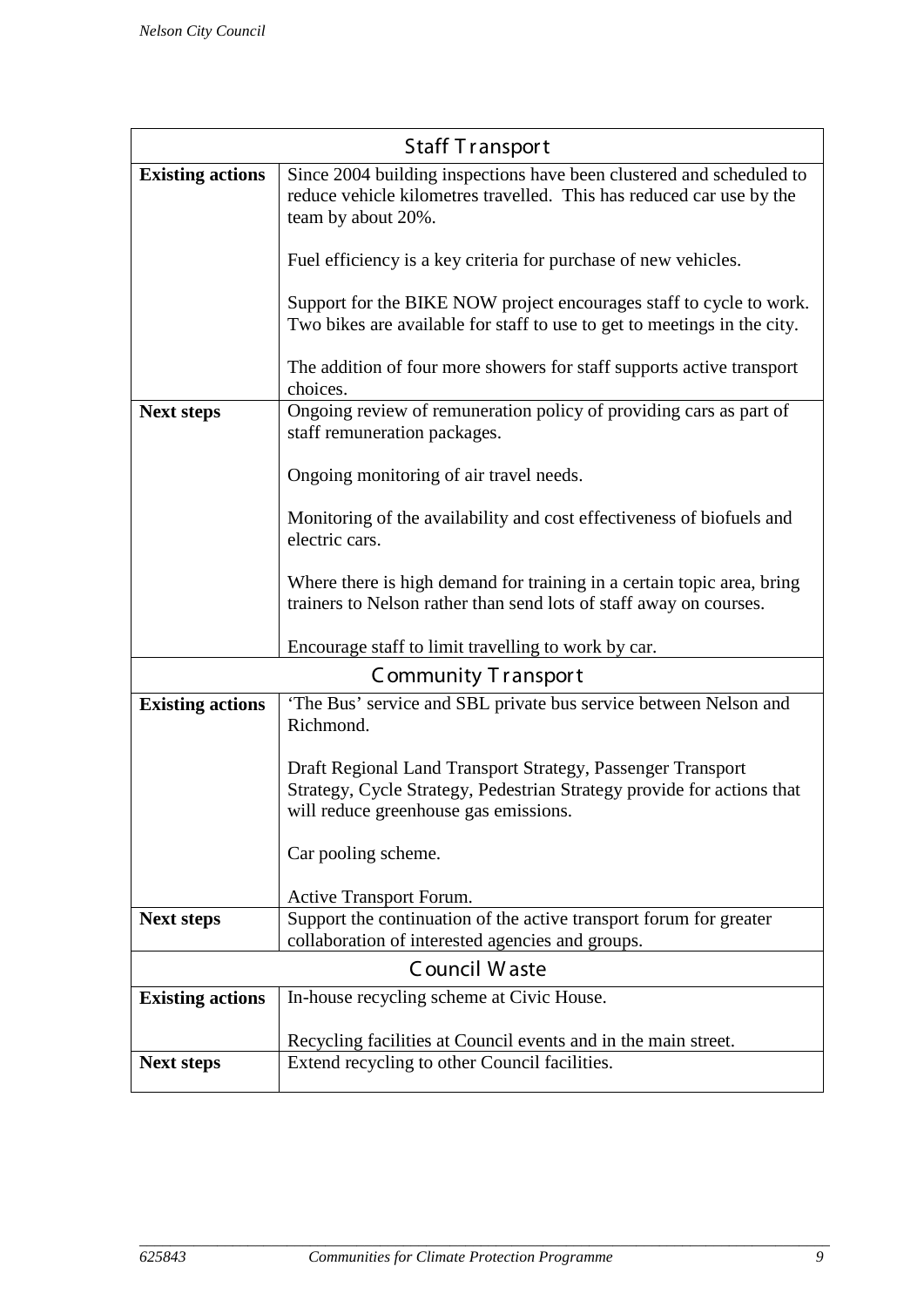|                               | Community Waste                                                                                                                                                                                                                                                                                                                                                                                                                                                                                                                                                                                                                                                                                                                                                                                                                                                                                                                                     |  |
|-------------------------------|-----------------------------------------------------------------------------------------------------------------------------------------------------------------------------------------------------------------------------------------------------------------------------------------------------------------------------------------------------------------------------------------------------------------------------------------------------------------------------------------------------------------------------------------------------------------------------------------------------------------------------------------------------------------------------------------------------------------------------------------------------------------------------------------------------------------------------------------------------------------------------------------------------------------------------------------------------|--|
| <b>Existing actions</b>       | Capture of 50% of the methane from York Valley landfill. This has<br>reduced the Hospital's use of coal by 25%. The Council<br>commissioned an investigation to assess the potential to increase<br>methane capture landfill from 50% to 75%. Note: the Council is now<br>receiving \$60,000 per year from the government for its portion of the<br>landfill gas carbon credits.<br>Residential recycling service, funded by the waste minimisation levy.<br>Glass collected through the kerbside recycling programme is now<br>used locally, in roads, rather than being sent to Auckland. This<br>reduces transport costs and the associated carbon emissions.<br>Waste minimisation programmes for businesses and schools.<br>Composting of green waste collected at the transfer station.<br>Waste Management Plan 2005 and Solid Waste Asset Management<br>Plan 2005-2008.<br>Any Council event organiser can book the recycling equipment for |  |
|                               | their event.<br>W aste                                                                                                                                                                                                                                                                                                                                                                                                                                                                                                                                                                                                                                                                                                                                                                                                                                                                                                                              |  |
| <b>Next steps</b>             | After the Waste Minimisation Bill has been passed by the Government                                                                                                                                                                                                                                                                                                                                                                                                                                                                                                                                                                                                                                                                                                                                                                                                                                                                                 |  |
|                               | there will be a review of the Waste Management Plan. Opportunities<br>to reduce emissions associated with waste are identified in the<br>Investigative Actions section of this Action Plan.                                                                                                                                                                                                                                                                                                                                                                                                                                                                                                                                                                                                                                                                                                                                                         |  |
|                               | R esidential                                                                                                                                                                                                                                                                                                                                                                                                                                                                                                                                                                                                                                                                                                                                                                                                                                                                                                                                        |  |
| <b>Existing</b>               | Staff are promoting mixed use developments and sustainability<br>measures in current development projects, for example in Marsden<br>Valley.                                                                                                                                                                                                                                                                                                                                                                                                                                                                                                                                                                                                                                                                                                                                                                                                        |  |
|                               | Water and energy conservation and composting are promoted through<br>the annual Ecofest and the Home & Garden Show and other<br>Environmental Advocacy work.                                                                                                                                                                                                                                                                                                                                                                                                                                                                                                                                                                                                                                                                                                                                                                                        |  |
|                               | The Create Your Own Eden programme encourages the growing of<br>vegetables and fruit in home and community gardens.                                                                                                                                                                                                                                                                                                                                                                                                                                                                                                                                                                                                                                                                                                                                                                                                                                 |  |
| <b>Next steps</b>             | Changes to the Nelson Resource Management Plan to promote more<br>compact and resource efficient development. These plan changes will<br>require better urban design and encourage less use of cars.                                                                                                                                                                                                                                                                                                                                                                                                                                                                                                                                                                                                                                                                                                                                                |  |
| Industrial/Commercial Sectors |                                                                                                                                                                                                                                                                                                                                                                                                                                                                                                                                                                                                                                                                                                                                                                                                                                                                                                                                                     |  |
| <b>Existing</b>               | Monitoring of industry emissions.                                                                                                                                                                                                                                                                                                                                                                                                                                                                                                                                                                                                                                                                                                                                                                                                                                                                                                                   |  |